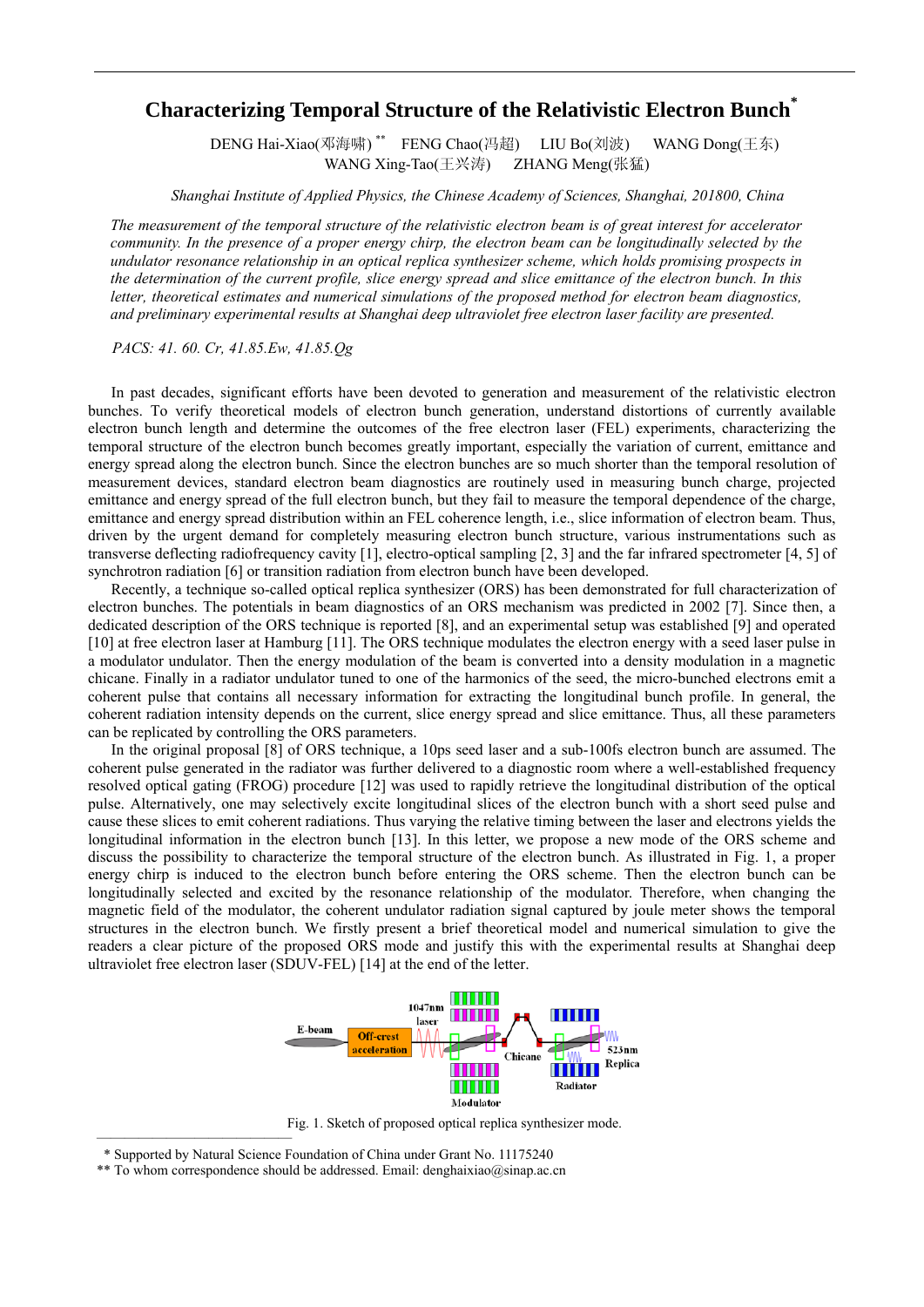As generally understood, the radiation energy emitted in the radiator depends on the current *I*(t), slice energy spread *δ*(t) and slice emittance *ε*(t). However, by means of controlling the dispersion chicane strength and beta function, the temporal information of the electron beam can be replicated. Since the slice energy spread is pretty small, the optimal bunching factor is expected to be equal under a given energy modulation. Moreover, if transverse size of the electron beam is much smaller than the diffraction limited radiation beam size, the radiation would not depend on the slice emittance. Thus, under the conditions of a well focused electron beam and of a density modulation to be optimal, the radiation intensity is directly proportional to the current of the electron beam. So, measuring electron bunch current profile  $I(t)$  is reduced to the radiation pulse energy measurement with optimal tuning of strength of the dispersion chicane and focusing quadrupoles.

Ref. 8 proposed a method to determine slice energy spread *δ*(t) via dispersion chicane strength scan, where the slice energy spread  $\delta(t)$  is derived from the dispersion strength with maximum radiation. However, the method in ref. 8 was on the basis of a small energy modulation assumption. Here, we adopt a similar but more universal formula [15] to measure slice energy spread, reads

$$
\partial [J_n(nD\Delta)\exp(-\frac{1}{2}n^2\delta^2D^2)]/\partial D = 0
$$
\n(1)

where *n* is the harmonic number, *D* is dispersion chicane strength, *Δ* is the maximum energy spread induced by the seed laser and  $\delta$  is the slice energy spread. Under a given energy modulation, Eq. (1) shows the condition of the maximum radiation with dispersion strength scan. Then with two different energy modulations where the ratio is known form the seed laser power, one can obtain two optimal values of dispersion chicane strength. Then the slice energy spread measurement can be transformed into numerically solving the two unknown parameters *δ* and *Δ* from two simultaneous equations.

If we assume that slice emittance is different, but Twiss parameters are the same in all the electron bunch slices, the radiation energy of an electron bunch with wide transverse size and optimal density modulation is inversely proportional to the transverse slice emittance of the electron bunch,

$$
E(t) \propto I^2(t) / \varepsilon(t). \tag{2}
$$

Once the electron pulse shape *I*(t) is known, the problem of the slice emittance measurement is transformed into a simple task of measuring the radiation pulse energy in the case of a wide electron beam. Since the beta function and the projected emittance are known from the standard method using a screen and quadrupole scan, the absolute value of slice emittance is easily determined, too.

The ORS technique for beam diagnostics has been validated by numerical simulations [8]. The key aspect of the proposed ORS operation is the match between bunch energy chirp and modulator magnetic field. Such a match was accomplished in a self amplified spontaneous emission FEL recently for the generation of ultra-short pulses [16]. The double-modulator structure recently established for the echo-enabled harmonic generation (EEHG) experiment [17] at SDUV-FEL is well suited for ORS diagnostic. In order to clearly illustrate time resolution of the proposed ORS operation, three-dimensional numerical simulations based on parameters close to SDUV-FEL was carried out. The main parameters are listed in Table 1.

| Table 1. Main parameters of SDUV-FEL |  |  |
|--------------------------------------|--|--|
|--------------------------------------|--|--|

| Parameters                     | value            |
|--------------------------------|------------------|
| Beam energy                    | 90~145MeV        |
| Beam transverse emittance      | $4.5 \mu m$ -rad |
| Beam slice energy spread       | $0.5 \sim 2keV$  |
| Bunch charge                   | 100pC            |
| Bunch length (FWHM)            | $3 \sim 10$ ps   |
| Seed laser wavelength          | 1047nm           |
| Seed laser pulse length (FWHM) | 8.6ps            |
| Modulator period length        | $65$ mm          |
| Modulator periods number       | 10               |
| Radiator period length         | 50 <sub>mm</sub> |
| Radiator periods number        |                  |

Fig. 2 shows the simulated temporal resolution of the proposed method with the choice of the energy chirp *h*, the harmonic number *n* and the modulator period number *N*. The laser-beam interaction in the modulator was done with a three dimensional, non undulator-period-averaged algorithm [18], in which we assume a slice energy spread of 1keV. According to Fig. 2, in proposed ORS operation, larger beam energy chirp, larger harmonic number and more modulator periods number are preferred for higher temporal resolution of the electron bunch. In principle, the temporal resolution could be up to 100fs with  $N = 100$  and  $h = 100$  for SDUV-FEL.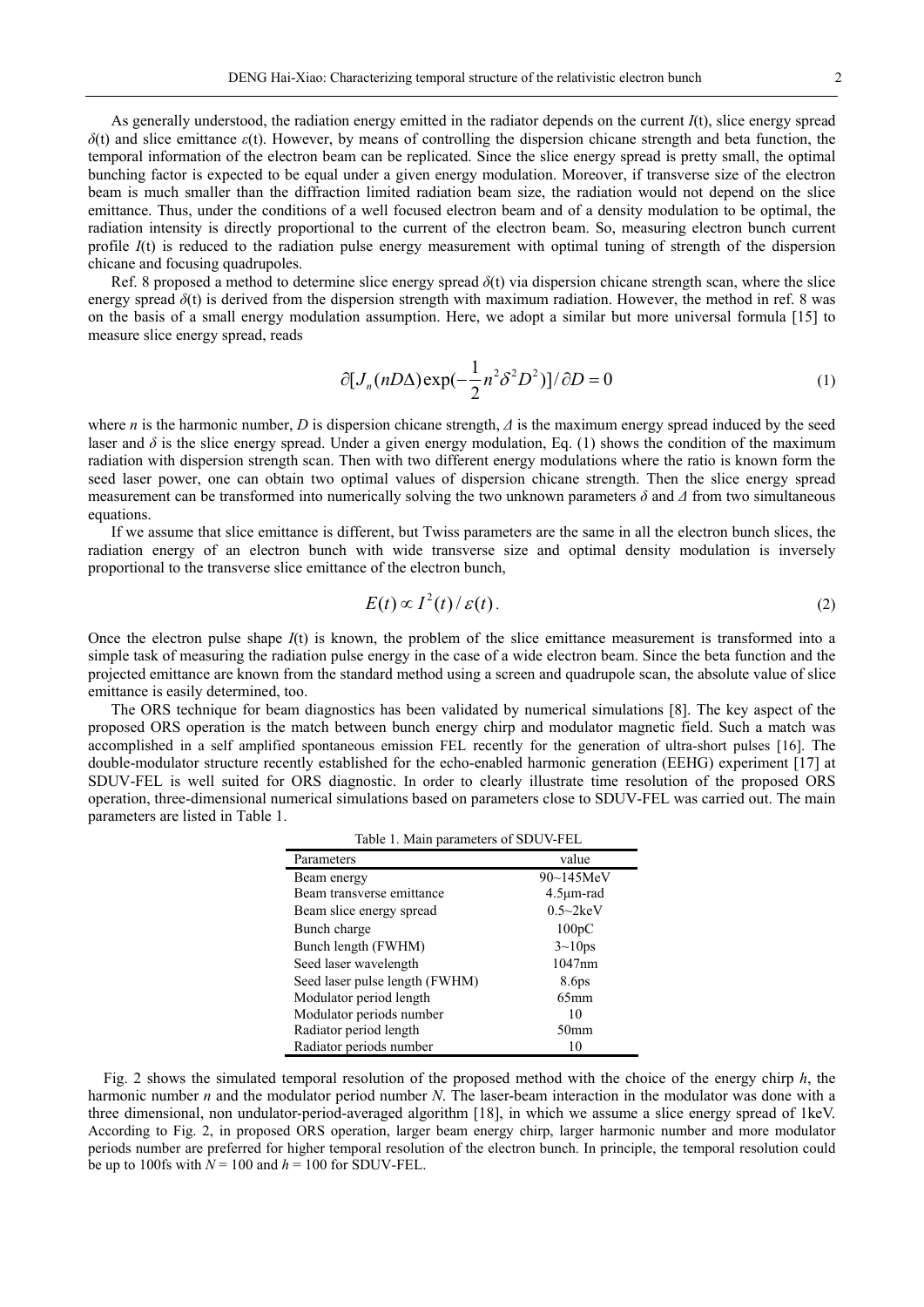

Fig. 2. Simulated time resolution dependence on the parameters variation in proposed ORS operation.

One of the key issues for the ORS experiment is to achieve temporal and spatial overlap of electrons and seed laser pulses in the modulator. At SDUV-FEL, the spontaneous emission from the electron bunch passing through the modulator and the laser pulse are sent to fast photodiode (2GHz) to find the initial coarse temporal overlap. Using a high resolution oscilloscope with 6GHz bandwidth, the two signals can be synchronized with an accuracy of 30ps. Then by fine tuning the laser delay line, we can adjust the exact temporal overlap. The transverse overlap was achieved by observing the electron beam and the laser beam on OTR screens located immediately upstream and downstream of the modulator and placing both beams on the same transverse position.

The modulator of SDUV-FEL, as shown in Fig. 3, is a 10 periods electromagnetic undulator in which 1047nm seed laser pulses interact with electron bunches, causing a periodic modulation of the electron energy. The *R*<sub>56</sub> of the dispersion chicane can be easily scanned in the range of 1~40mm. The radiator is a 10 period's alterable gap permanent magnetic undulator. In the ORS experiment, the accelerator tube A4 is set to be 50 degree off-crest for introducing energy chirp of  $h \approx 12$ , the bunch compressor is off and the radiator is tuned to be resonant at the 2<sup>nd</sup> harmonic of the seed wavelength.



Fig. 3. The electromagnetic modulator at SDUV-FEL.

It is found that, for obtaining a significant coherent radiation in the replica synthesizer radiator, the effective modulator current is from 46 to 48A and from 43 to 54A without and with energy chirp respectively, which is a simple criterion to check the validation of the proposed ORS operation.

Fig. 4 presents the measured current profile, where the absolute value of current distribution is normalized from pulse charge of 100pC. Fig. 4 indicates a peak current of 9A and a FWHM bunch length of 12ps. As shown in Fig. 5, we also have measured the slice energy spread and slice energy modulation. The typical slice energy spread of the electron bunch is 0.5keV, which agrees well with start-to-end dynamics. The maximum energy modulation induced by 1047nm laser pulse is 6.8keV. Moreover, the seed laser pulse length derived from the distribution of the slice energy modulation is about 8.1ps FWHM, while auto-correlation measurement of the seed laser indicates an 8.6ps FWHM pulse length.